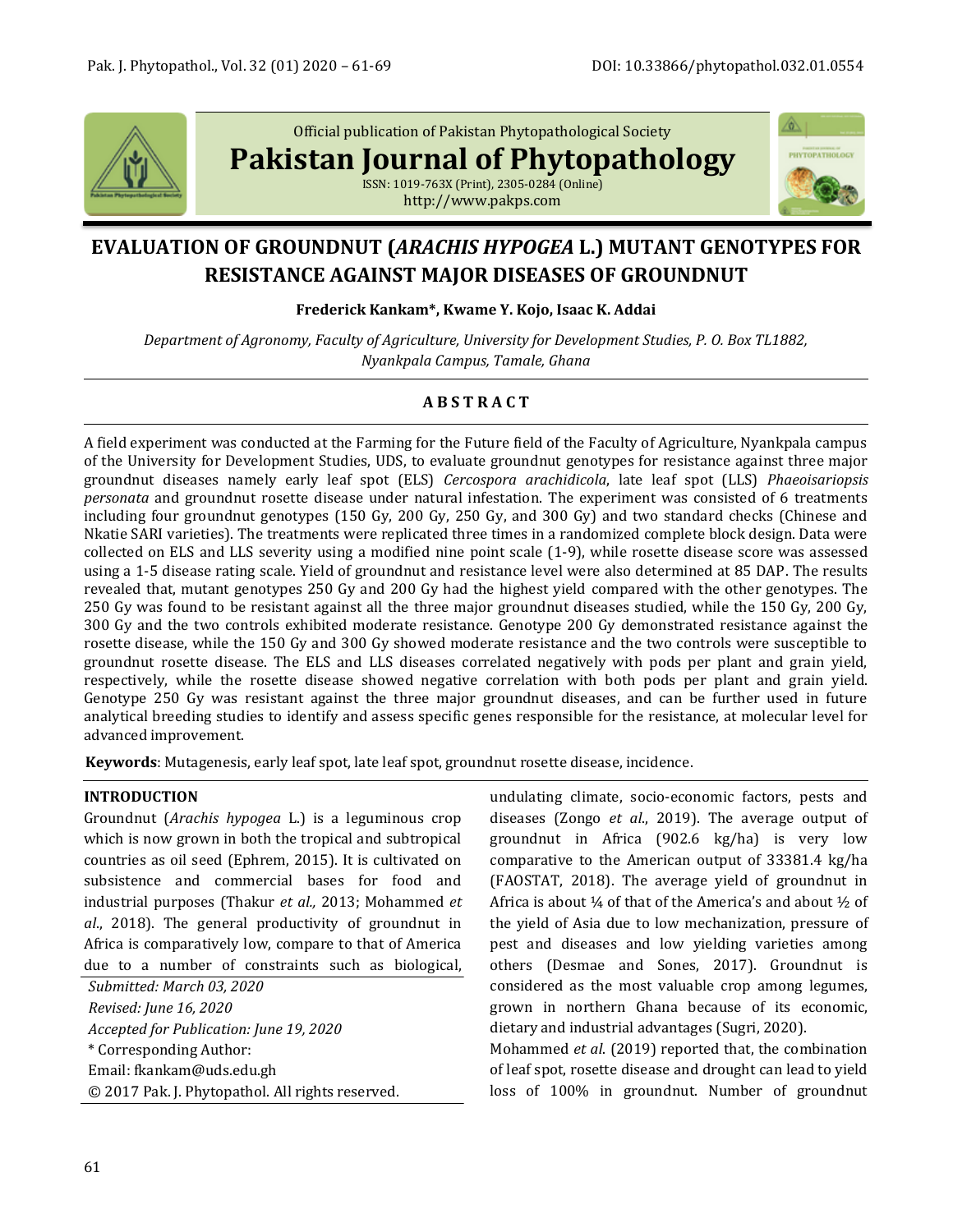germplasm has been reported having various degree of resistance to the early leaf spot, late leaf spot and rosette disease of groundnut, however, knowledge about resistance level exhibited by the germplasm is not sufficient (Mohammed *et al*., 2018). The early leaf spot has symptoms of brown to reddish brown colour usually surrounded by yellow halo on the upper surface of the leaf while late leaf spot has symptoms of dark brown to black spots, normally with no yellow halo on the lower surface of the leaf (Desmae and Sones, 2017). Total resistance to the early and late leaf spots fungi has not yet been identified (Zongo *et al.,* 2019).

The groundnut rosette virus disease is native to Sub-Saharan Africa and its endemic has been observed in Burkina Faso, Ghana, Nigeria, Malawi, Mozambique, Mali, Niger Republic, Uganda, Kenya and Tanzania (Thuo *et al*., 2014). Kayondo *et al*. (2014) reported rosette associated annual yield loss of US\$ 156 million in Sub-Sahara Africa, according to the estimation of the International Crop Research Institute for Semi-Arid Tropics. It occurs in an alarming rate annually and negatively affects rural economic growth in Sub-Saharan Africa (Mukoye and Mabele, 2019). The groundnut rosette disease is caused by three individual viral components: groundnut rosette virus (GRV), satellite RNA (SAT RNA) and groundnut rosette assistor virus (GRAV) (Kayondo *et al*., 2014) and transmitted by the *Aphis craccivora* Koch. It has two types of symptoms, the chlorotic rosette that has been observed in Sub-Sahara Africa since introduction of groundnut into this region and the green rosette form has only been present in West African nations (Mugisa *et al.,* 2016). A third symptom of mosaic rosette has also been observed in the areas of East and Southern Africa (Mabele *et al.,* 2018). The chlorotic rosette have bright yellow colored leaves with a small spot of green and the green rosette have light green to dark green mosaic with leaf margins curled downwards (Desmae and Sones, 2017).

The most important problem encountered in the groundnut cultivation areas in Northern Ghana is the incidence of diseases, notably the early and late leaf spots which are caused by *Cercospora arachidicola* and *Phaeoisariopsis personata* (Frimpong *et al*., 2006b). These two leaf spots diseases are key biological factors against groundnut production in Northern Ghana (Alidu *et al.,* 2019). The most common and commercial variety, (Chinese) grown in the Guinea savannah of Ghana is highly vulnerable to these diseases (Alidu *et al*., 2019).

The application of induced mutation has led to the generation of new and beneficial modifications of characteristics features of plants including high yielding and disease resistance qualities. Gamma rays, a physical mutagen from the ionizing radiation group, used in mutation breeding can have direct actions on the molecular composition of the cell (Gaswanto *et al*., 2016). Gamma rays also act on free moving radicals transported by water, which can negatively impact or transform fundamental cellular constituents of plant and several studies have shown that differential influences from gamma radiations can alter structural morphology and physio-chemical characteristics of plants (Kim *et al*., 2004).

Lack of resistant variety to these three major diseases encouraged the continuous use of chemicals to control it (Khan *et al*., 2013). In groundnut production area like northern Ghana, groundnut is extensively cultivated by peasant farmers who are financially weak to afford the chemical control method during the growing season (Adu-Dapaah *et al*., 2004). The use of chemicals to control plant pathogens causes water and soil pollutions as well as destruction of beneficial soil microorganisms (Rani *et al*., 2017). Though chemical control has proven to be effective for increasing yield, it can potentially cause harm to human and environment through residues (Al-Ahmadi, 2019). The severity of these diseases sometimes calls for some farmers in the rural settings of northern Ghana to use some un-approved and highly hazardous agrochemicals of which they have only little or no knowledge about and also lack entirely the requisite training in relation to mode of application and safety measures. Hence, one of the most appropriate alternatives to combat diseases of crop plants is the use of biologically engineered cultivars having resistance (Rani *et al*., 2019). According to Desmae and Sones (2017) the best approach to overcome leaf spots disease of groundnut is the use of resistance varieties.

A number of resistant lines of groundnut have been found in several studies (Monyo and Varshney, 2016). Muduli and Misra (2007) also reported that, the exposure of genetic material such as seed, callus and pollen to irradiations facilitate the likelihood for obtaining peculiar genetic material, which can generate the variations of quantitative and qualitative crops heritable features. This research was particularly aimed at determining groundnut mutant genotypes resistant to major groundnut diseases (the early leaf spot, late leaf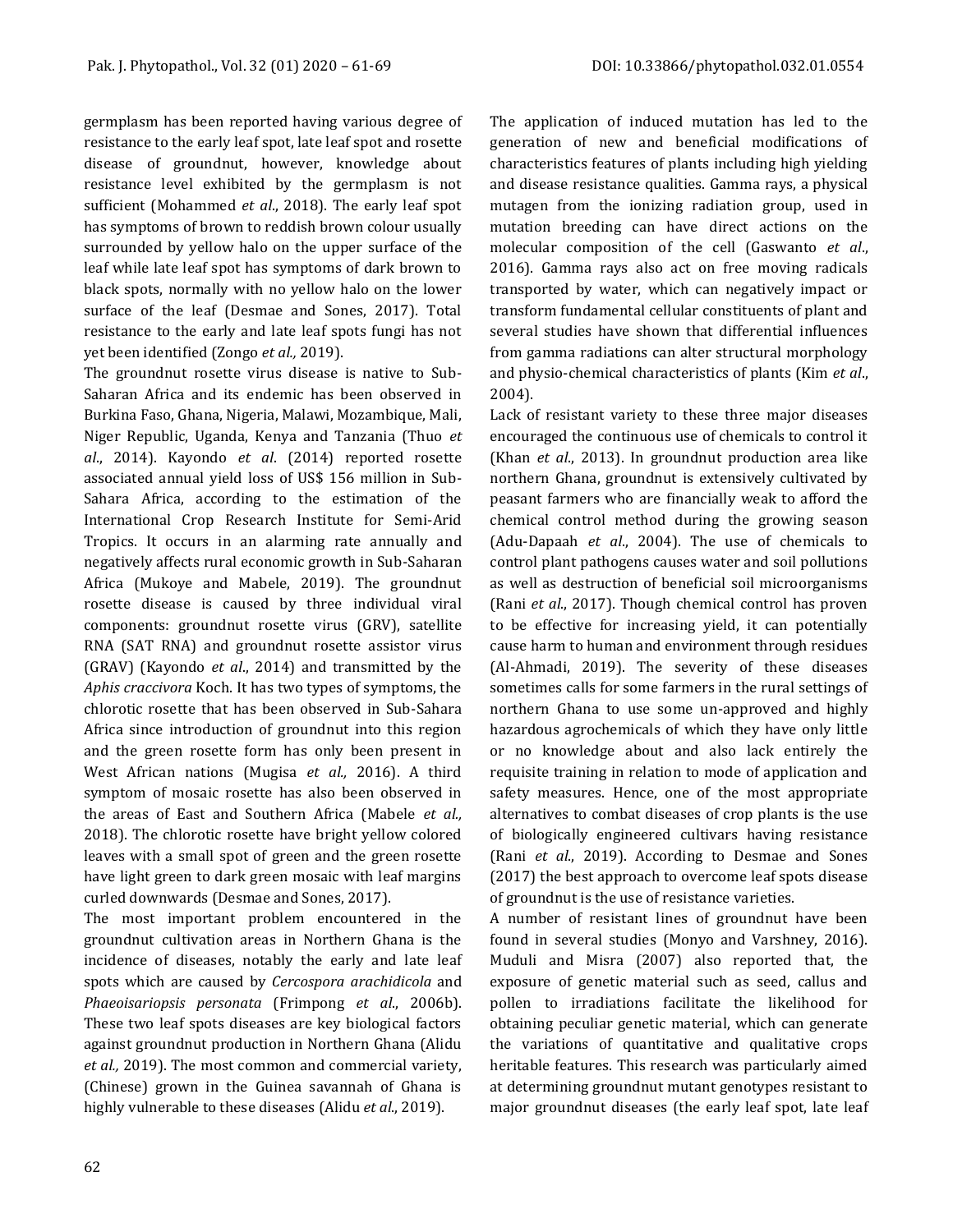spot and the rosette disease) under natural field infestation in order to minimize yield losses caused by these diseases.

## **MATERIALS AND METHODS**

**Experiment Site:** Field experiment was carried out during the 2018/2019 cropping season, from June to October at the University for Development Studies, Faculty of Agriculture's Faming for the Future field at Nyankpala in the Tolon district of the northern region of Ghana, about 20 kilometers South-West of Tamale. Nyankpala is located between 9° 24' 0" North and 0° 59' 0" West and found in the guinea savannah agroecological zone of Ghana. The area experiences a monomodal rainfall, with an annual rainfall of about 1000-1200 mm dispensed evenly from April to November. It has a uniform temperature distribution with the average minimum and maximum of 21C° and 32C° respectively per month (SARI Annual Report, 2012). The soil is sandy-loam, moderately drained, contains no hard mass and formed from Voltarian rock which is described as Nyankpala series (SARI Annual Report, 2012).

genotypes (150 Gy, 200 Gy, 250 Gy and 300 Gy) and the Chinese variety (1st control) were obtained from the Department of Agronomy, Faculty of Agriculture at the Nyankpala campus of the University for Development Studies (UDS). The Nkatie SARI variety (2nd control) was obtained from the Council for Scientific and Industrial Research Institute-Savannah Agriculture Research Institute (CSIR-SARI), Nyankpala in the Northern region of Ghana.

**Experimental design:** The experiment was laid out on the field in a Randomized Complete Block Design (RCBD), with six treatments; four groundnut genotypes and two controls replicated three times. The plot size was  $3 \text{ m} \times 3 \text{ m} = 9 \text{ m}^2$ . The alleys between plots and replications were 1 m and 1.5 m respectively. In all, there were 18 experimental units and the total area for the study was;  $12 \text{ m} \times 23 \text{ m} = 276 \text{ m}^2 = 0.0276 \text{ ha}$ .

### **DATA COLLECTION**

**Disease incidence:** Early leaf spot (ELS), late leaf spot (LLS) and rosette diseases affected plants in each plot were counted and expressed as a percentage of the total groundnut plants on the plot. It was calculated by the formula below (Waliyar *et al*. (2007).

**Sources of groundnut genotypes:** The groundnut  $PDI =$ 

Number of plants showing disease symptom<br> $\times 100$ 

Total number of plants per plot

**Early and late leaf spots severity:** Early leaf spot and Late leaf spot disease severity scorings were done at 45 and 85 days after planting (DAP) using a modified 9 point scale (Subrahmanyam *et al*., 1995) (Table 1), where a score of 1 was rated as highly resistant (HR), 2 to 4 as resistant (R), 5 and 6 as moderately resistant (MR), 7 and 8 as susceptible and 9 as highly susceptible (HS).

| Table 1 Modified 9-point scale used for field screening of groundnut genotypes for resistance to ELS and LLS |  |  |
|--------------------------------------------------------------------------------------------------------------|--|--|
|                                                                                                              |  |  |

| Disease | Description of disease                                                                        | Severity  |
|---------|-----------------------------------------------------------------------------------------------|-----------|
| score   |                                                                                               | $(\% )$   |
|         | No disease                                                                                    | $\theta$  |
| 2       | Lesions present largely on lower leaves; no defoliation.                                      | $1 - 5$   |
| 3       | Lesions present largely on lower leaves, very few on middle leaves; defoliation of some       | $6 - 10$  |
|         | leaflets evident on lower leaves.                                                             |           |
| 4       | Lesions on lower and middle leaves but severe on lower leaves; defoliation of some Leaflets   | 11-20     |
|         | evident on lower leaves.                                                                      |           |
| 5       | Lesions present on all lower and middle Leaves; over 50% defoliation of lower leaves.         | $21 - 30$ |
| 6       | Severe lesions on lower and middle leaves; lesions present but less severe on top leaves;     | $31 - 40$ |
|         | extensive defoliation of lower leaves; defoliation of some leaflet evident on middle Leaves.  |           |
| 7       | Lesions on all leaves but less severe on top leaves; defoliation of all lower and some middle | 41-60     |
|         | leaves                                                                                        |           |
| 8       | Defoliation of all lower and middle leaves; severe lesions on top leaves; some defoliation of | 61-80     |
|         | top leaves evident.                                                                           |           |
| 9       | Almost all leaves defoliated, leaving bare Stems, some leaflets may remain, but show severe   | $80+$     |
|         | leaf spots.                                                                                   |           |

(Subrahmanyam *et al*., 1995; Wilber, 2014)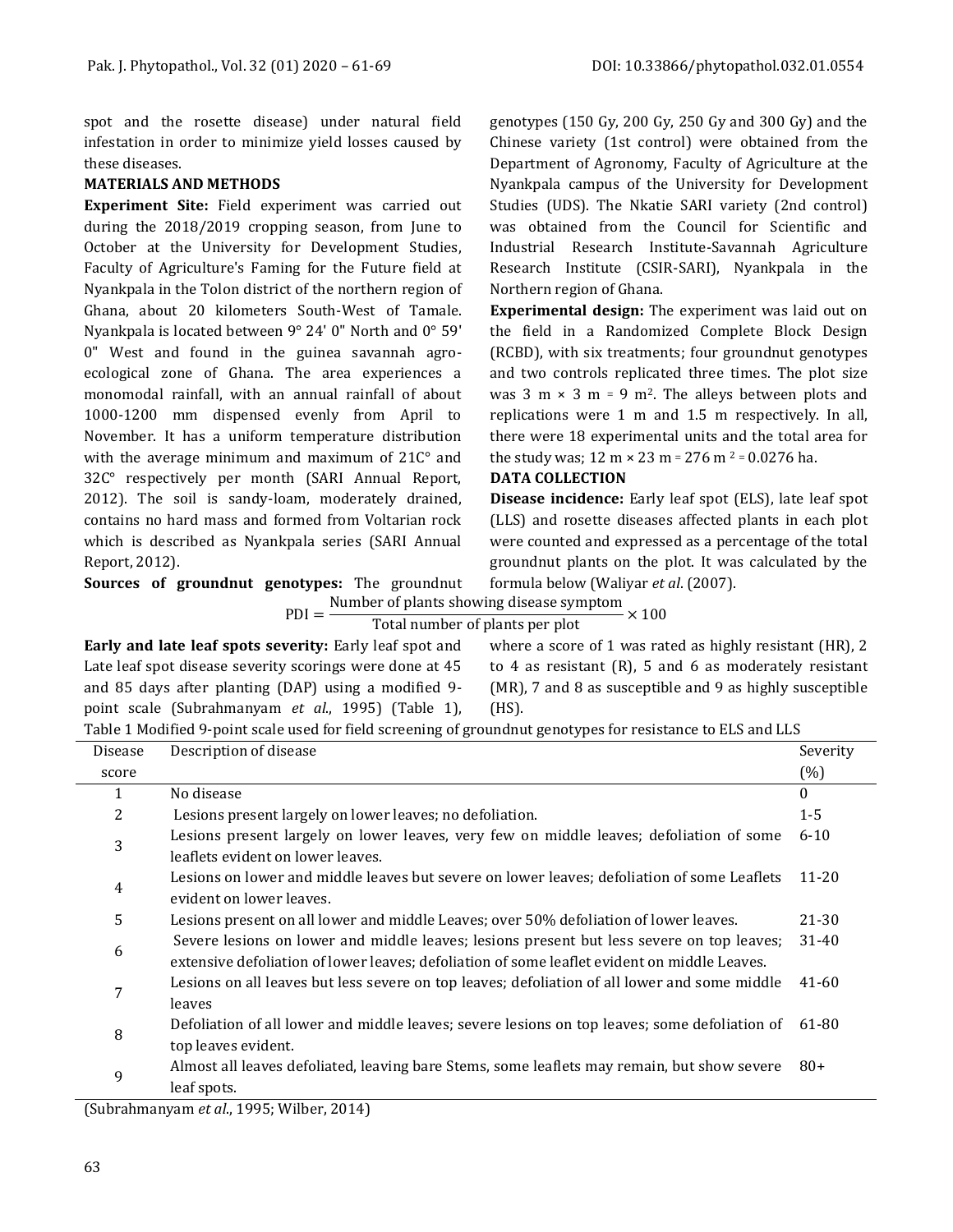**Rosette disease severity:** Groundnut rosette disease (GRD) severity was assessed by scoring at 85 days after planting (DAP) using a 1-5 disease rating scale (Pande *et al*., 1997; Olorunju *et al*., 2001) (Table 2). Where 0 = Highly resistant (HR),  $1 =$  Resistant (R),  $2 =$  Moderately resistant (MR),  $3 =$ Susceptible  $(S)$  and  $4 =$  Highly susceptible  $(HS)$ .

Table 2: A 1-5 disease rating scale for scoring the severity of the rosette disease of groundnut

| Scale | Description of disease                                    |
|-------|-----------------------------------------------------------|
|       | No visible symptoms on leaves                             |
|       | Rosette symptoms on 1-20% leaves, but no obvious stunting |
|       | Rosette symptoms on 21-50% leaves with stunting           |
|       | Severe symptoms on 51-70% leaves with stunting            |
| 4     | Severe symptoms on 71 to 100% leaves with stunting        |
|       |                                                           |

(Pande *et al*., 1997; Olorunju *et al*., 2001)

**Number of pods per plant:** A sample of five plants was selected at random from each plot at harvest and their pods were plucked together, counted and the average was taken.

### Sum of pods from selected plants

#### Formula = **Number of selected plants**

**Total grain yield:** Pods were plucked from all the groundnut plants per each plot. The pods were sun-dried for four days and weighed in kilograms. The weight in kilogram per plot was further extrapolated to kilogram per hectare scale, to obtain the average grain yield per hectare.

## **DATA ANALYSIS**

All data collected were subjected to analysis of variance (ANOVA). Genstat  $(18<sup>th</sup>$  edition) statistical package was used in the analysis. Means were separated using the Least Significant Difference test (LSD) at 5% probability level.

spots diseases were significantly different (*P* < 0.05). The 250 Gy recorded the least percentages of early and late leaf spots incidences (Figure 1). Rosette disease incidence was also significantly different (*P* < 0.05). The 200 Gy and 250 Gy recorded the least percentages and the controls (Chinese and the Nkatie SARI) gave the highest percentages. There were no significant differences in the percentages of ELS, LLS and rosette incidences among the other genotypes. However, the percentages of rosette incidence recorded by these genotypes were significantly different from that of the 200 Gy and 250 Gy (Figure 1).

## **RESULTS**

**Disease incidence:** The incidences of early and late leaf



Figure 1. Reactions of groundnut mutant genotypes to major diseases of the crop. Error bars represent standard error of means (SEM).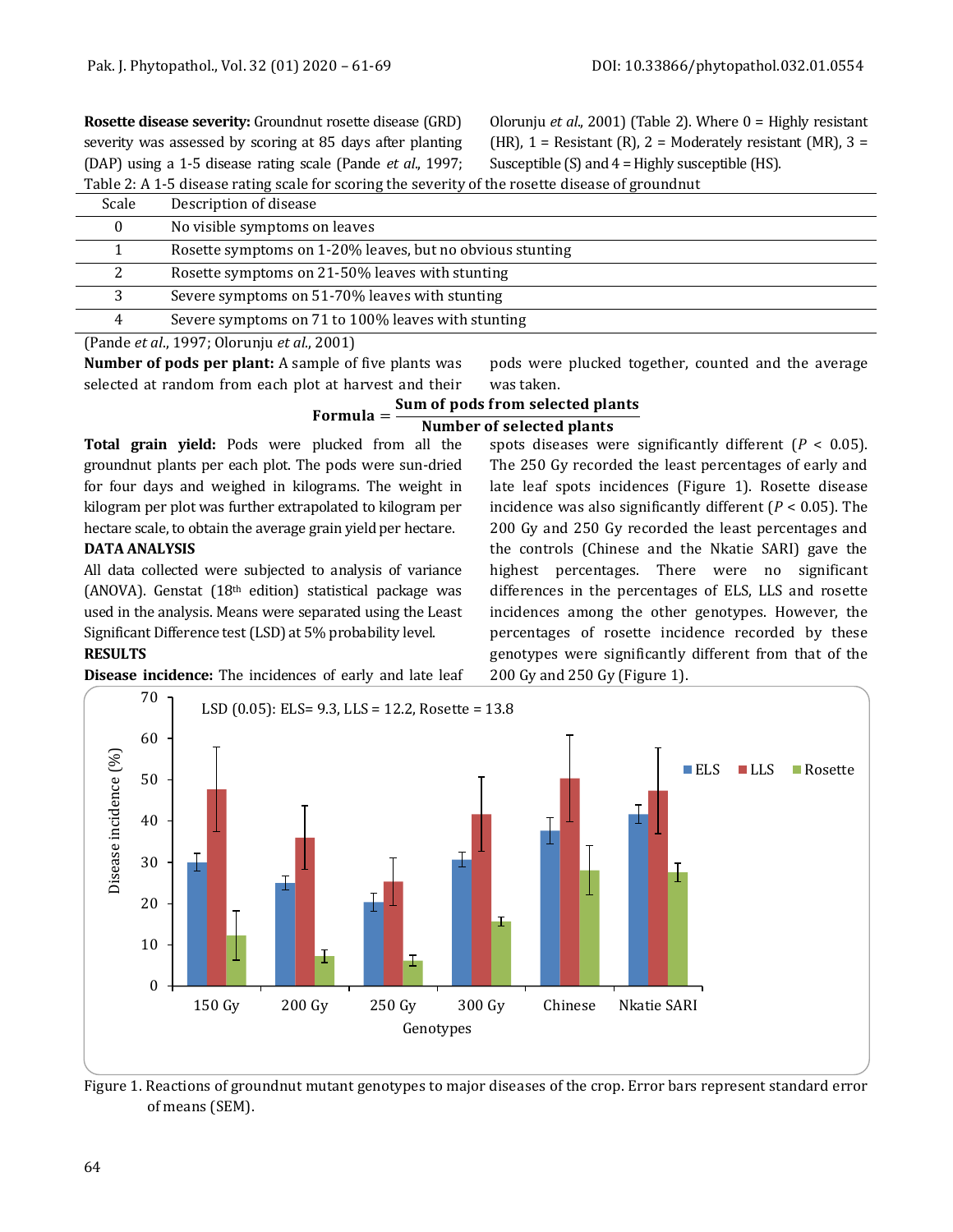**Severity of major groundnut diseases:** The severity of the ELS disease among the mutant genotypes was not significantly different ( $P > 0.05$ ). However, the 250 Gy recorded the least mean severity score, which was significantly different from the other genotypes and the two controls (Chinese and Nkatie SARI). The severity of the LLS showed a significant difference  $(P < 0.05)$  among the groundnut genotypes. Genotype 250 Gy was resistant against the ELS and LLS diseases, whilst the other genotypes and the controls were moderately resistant (Table 3).

There were significant differences  $(P < 0.05)$  in severity score for the rosette disease among the genotypes (Table 3). Mutant genotypes 250 Gy had the least rosette severity score. Mutant genotype 250 Gy was also significantly different  $(P < 0.05)$  compared with the genotypes 150 Gy, 300 Gy and the two controls (Chinese and Nkatie SARI), except genotype 200 Gy, in the mean disease severity score and the corresponding resistance level. Mutant genotypes 150 Gy, and 300 Gy were moderately resistant against rosette disease, whilst the Chinese and the Nkatie SARI were susceptible to groundnut rosette disease (Table 3).

|  | Table 3: Disease severity for ELS, LLS and GRD for groundnut genotypes |
|--|------------------------------------------------------------------------|
|  |                                                                        |

| Treatment   | <b>ELS</b> | LLS        | GRD           |  |
|-------------|------------|------------|---------------|--|
| 150 Gy      | $4.6$ (MR) | $6.1$ (MR) | $2.2 \, (MR)$ |  |
| 200 Gy      | $4.9$ (MR) | $6.0$ (MR) | 1.4(R)        |  |
| 250 Gy      | 3.7(R)     | 4.2 $(R)$  | 1.0(R)        |  |
| 300 Gy      | $4.5$ (MR) | $5.9$ (MR) | $2.0$ (MR)    |  |
| Chinese     | $5.1$ (MR) | $6.1$ (MR) | 3.1(S)        |  |
| Nkatie SARI | $5.2$ (MR) | $5.9$ (MR) | 2.6(S)        |  |
| LSD(0.05)   | 1.2        | 1.3        | 1.0           |  |
| CV(%)       | 14.2       | 12.6       | 26.2          |  |

Where: ELS Means Early leaf spot, LLS Means Late leaf spot and GRD Means Groundnut rosette disease. Resistance level with respect to the peak of diseases severities, where:  $R =$  Resistance, MR = Moderate Resistance,  $S =$  Susceptible, as defined in Table 1 and 2 for early and late leaf spot and rosette respectively.

**Number of pods per plant:** The incidence of diseases studied had a significant influence  $(P < 0.05)$  on the average number of pods per plant. Mutant genotype 250 Gy recorded more pods per plant while the 300 Gy recorded least number of pods per plants (Figure 2). The pod per plant of the 250 Gy was significantly different from that of the 300 Gy, 150 Gy and the Chinese (1st control). However, the pod per plant of the 200 Gy and Nkatie SARI (2nd control) were not different from the 250 Gy (Figure 2).



Figure 2. The influence of diseases incidences on groundnut pods per plant. Error bars represent standard error of means (SEM).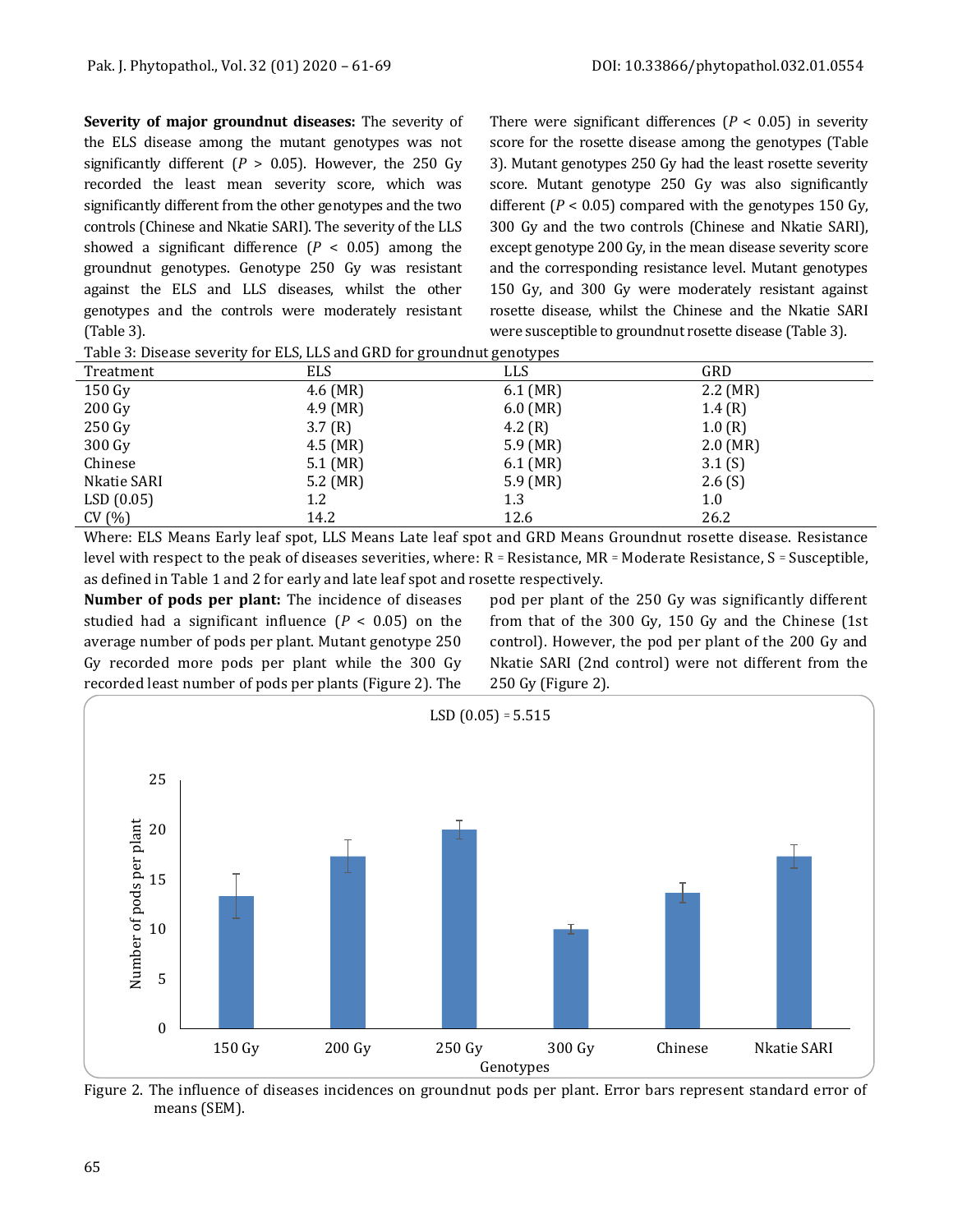**Total grain yield:** The total grain yield was significantly different (*P* < .001) among the genotypes. The highest grain yield was recorded by the 250 Gy, followed by the 200 Gy (Figure 3). The controls (Chinese and Nkatie SARI) had the lowest grain yield. The grain yield of the 250 Gy was significantly different from that of the 150 Gy, 300 Gy and the controls (Chinese and Nkatie SARI). There was also a difference in grain yield between the 200 Gy and the 250 Gy. Again, the grain yield of the 200 Gy was also significantly different from the 150 Gy, 300 Gy and the controls (Chinese and Nkatie SARI).



Figure 3: The influence of disease incidence on total grain yield. Error bars represent standard error of means (SEM) **Correlations between disease severity scores, number of pods per plant and yield:** The results of correlation analysis among the traits studied are presented in Table 4. There were negative correlation between early leaf spot and groundnut rosette disease and number of pods per plant. However, there was a positive correlation between the late leaf spot disease and pods per plant (Table 4). Also, the late leaf spot and rosette showed negative correlations with yield (Table 4). Table 4: Correlations between disease severity scores, pod number per plant and yield

| Table 11 Golf chanolic beth cent alocade severity secrecy pour humber per plant and yield |                 |                |             |               |             |  |
|-------------------------------------------------------------------------------------------|-----------------|----------------|-------------|---------------|-------------|--|
|                                                                                           | Early leaf spot | Late leaf spot | Rosette     | Pod no./plant | Grain yield |  |
| Early leaf spot                                                                           |                 |                |             |               |             |  |
| Late leaf spot                                                                            | 0.224981572     |                |             |               |             |  |
| Rosette score                                                                             | 0.649062259     | $-0.022504562$ |             |               |             |  |
| Pod per plant                                                                             | $-0.159177948$  | 0.702117634    | $-0.482973$ |               |             |  |
| Yield (kg/ha.)                                                                            | 0.255499032     | -0.304938965   | $-0.411645$ | $-0.04989$    |             |  |

## **DISCUSSION**

The study demonstrated that mutant genotypes 250 Gy recorded the least incidence of early leaf spot, late leaf spot and groundnut rosette diseases. Thus, only a few number of groundnut plants from these mutant genotypes showed the groundnut rosette disease symptoms. This means that even resistant cultivars are not completely immune to the rosette virus. The result is in line with Nigam *et al*. (2012) who reported that resistant varieties were not totally immune to the rosette virus disease with few plants showing mild

symptoms. However, the highest incidence of the early leaf spot, late leaf spot and groundnut rosette disease was registered by the Chinese and the Nkatie SARI (Figure 1). These two varieties were severely affected, leaves were distorted with multiple yellow to brown spots with halos, and few died as a result. In another study, Ngegba *et al*. (2017) reported high and moderate early and late leaf spot incidences in the ICIAR-19BT and NGB01293 and NGB00157and NGB01294 groundnut accessions, respectively. In the present study, though the diseases were present in the mutant genotypes, the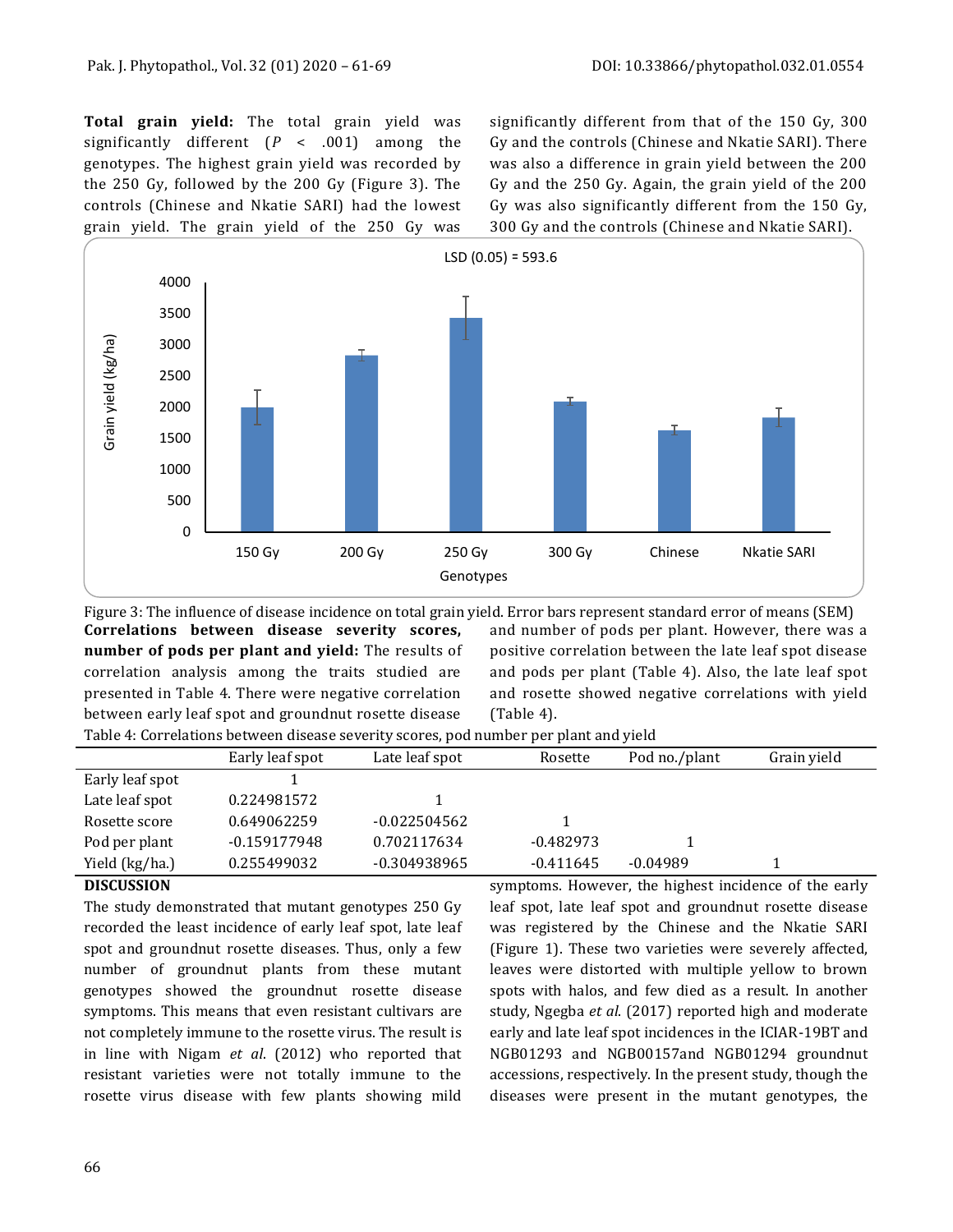spread of their symptoms were relatively low as compared to those of the controls. Mutant genotype 250 Gy was resistant to early leaf spot and late leaf spot disease compared with the other mutant genotypes, which showed moderate resistance. This might be possibly due to genetic factor, as these genotypes (200 Gy and 250 Gy) were exposed to different doses of gamma radiations, altered their genetic constitutions, given rise to high resistant capacities against the diseases.

The severity of the groundnut rosette disease was high on the field and the genotypes exhibited variable level of resistance from 45 to 85 days after planting (Table 3). For instance, mutant genotypes 200 Gy and the 250 Gy were resistant to the groundnut rosette virus disease. This conforms to earlier reports that, severely infected rosette groundnut plants became stunted in growth, assumed bushy appearance as a result of persistent reduced internodes lengths and shrink or malformed leaves (A'brook, 2007). Bwala *et al*. (2019) also reported that the Samnut-10, Samnut-21 and Samnut-22 genotypes of groundnut were resistant to the rosette virus disease(s) when screened for resistance. The 150 Gy and the 300 Gy were also moderately resistant (Table 3). Appiah *et al*. (2016) reported similar findings under a field trial in Ghana, where some groundnut cultivars showed moderately resistant to resistant response to rosette disease.

The study revealed that genotype 250 Gy recorded the highest number of pods per plant which was significantly different from all the other genotypes and the controls. The result is in conformity to that of Alidu *et al*. (2019) who reported that genotype F-Mix had a higher number of pods per plant than the already existing groundnut cultivars in Northern Ghana. Mutant genotype 300 Gy had the lowest pods per plant, which might be attributed to the influence of the dose of the radiation on the genes of that genotype. The decrease in pods per plant varied marginally among the genotypes based on the degree of the severity of the disease(s). This is in line with Waliyar *et a*l. (2000**)** earlier report that, the defoliation by foliar diseases such as early and late leaf spots diseases distorts the leaf cells and disrupts the processes of photosynthesis leading to reduction in pod yield. Number of pods per plant also correlated negatively with the rosette and early leaf spot diseases, as shown in Table 4, which means the increase in early leaf spot and rosette disease severity lead to decrease in number of pods per plant.

The combined variable effects of the early leaf spot, late leaf spot and groundnut rosette diseases significantly influenced the total yield per hectare (Figure 3). Mutant genotype 250 Gy which was resistant against the three major groundnut diseases recorded the highest grain yield, followed by the 200 Gy which showed moderate resistance to ELS and LLS diseases. The Chinese and the Nkatie SARI varieties recorded low yields which might be attributed to inhibition of photosynthetic processes due to the intense reduction in leaf area and defoliation by the diseases. This is line with Singh and Shukla (2009) who reported a decrease in chlorophyll composition in disease affected plants. Most of the plants which were severely affected by the diseases did not produce pods. And this is consistent with earlier reports that, foliar diseases of groundnut such as rosette can cause an important yield loss in groundnut up to 100% (Dwivedi, *et al*., 2003). Both the groundnut rosette disease and the late leaf spot disease showed negative correlations with grain yield (Table 4). Thus, as severities of the groundnut rosette disease and late leaf spot disease increases, the grain yield decreases. The result is in agreement to that of Mohammed *et al*. (2018) who reported significant negative correlations between the late leaf spot, rosette disease and yield of groundnut. **CONCLUSION**

## The mutant genotypes showed some levels of resistance against all the three major groundnut diseases. Mutant genotype 250 Gy was found to be resistant against all the three major diseases studied while genotype 150 Gy and 300 Gy showed moderate level of resistance. However, the 200 Gy was resistant to groundnut rosette disease. Mutant genotypes 150 Gy and 300 Gy were moderately resistant against the early leaf spot, late leaf spot and groundnut rosette disease and are likely to succumb to these diseases under high disease incidence. But the control (Chinese and Nkatie SARI) varieties were found to be susceptible to groundnut rosette virus disease. The correlation between late leaf spot and rosette diseases and yield parameters showed decrease in pods per plant and yield of groundnut as the severity of the disease increases. Mutant genotype 250 Gy can be used in further analytical breeding programs to identify and evaluate specific responsible genes at molecular level.

## **REFERENCES**

A'Brook, J. 1964. The effect of planting date and spacing on the incidence of groundnut rosette disease and of the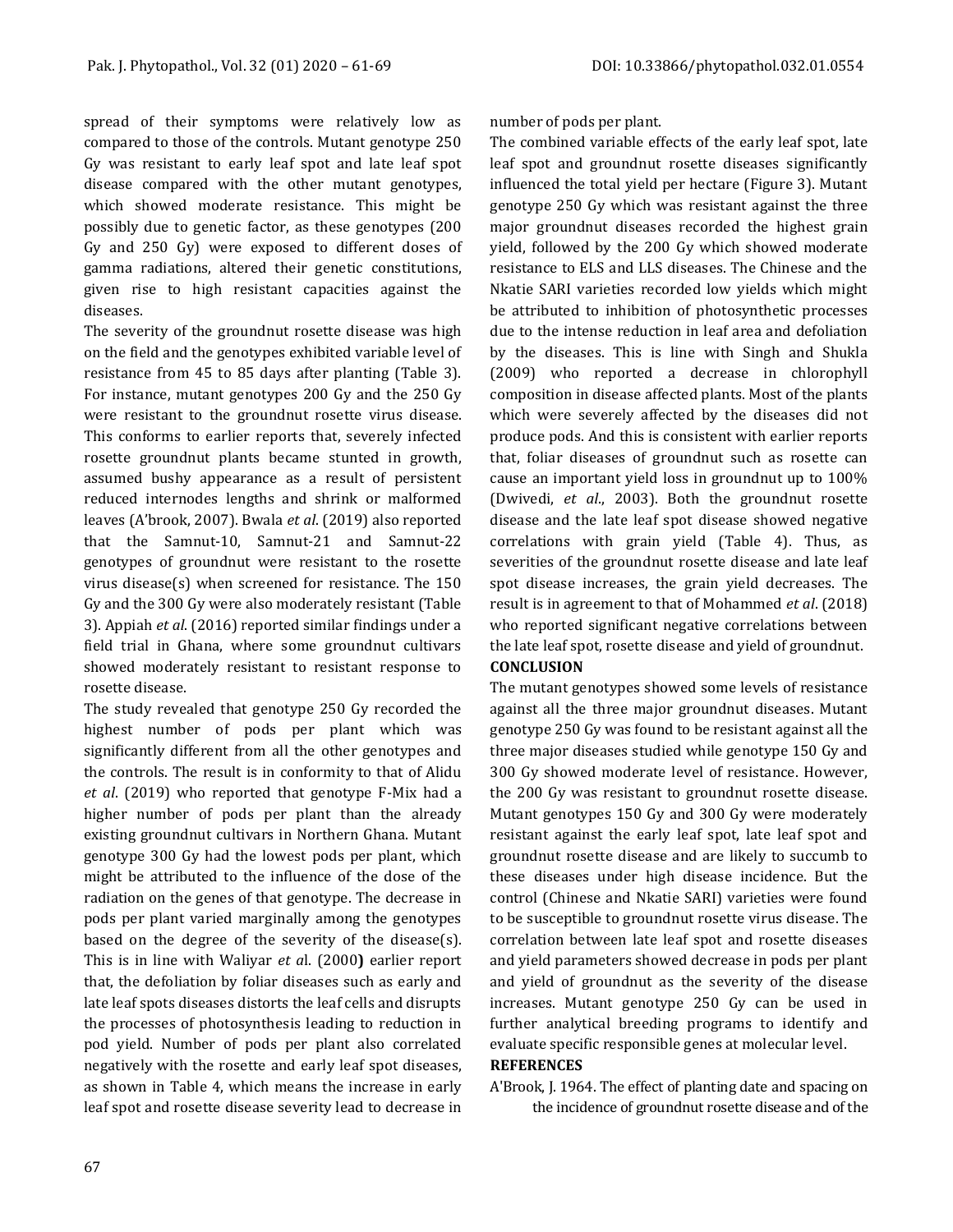vector, *Aphis craccivora* Koch, at Mokwa, Northern Nigeria. Annals of Applied Biology, 54: 199-208.

- Adu-Dapaah, H. K., J. Asibuo, O. Danquah, H. Asumadu, J. Haleegoah and B. Agyei. 2004. Farmer participation in groundnut rosette resistant varietal selection in Ghana. Proceedings for the 4th International Crop Science. Congress, Brisbane, Australia. p. 96.
- Alidu, M. S., S. Abukari and M. Abudulai. 2019. Screening Groundnut (*Arachis hypogeae*) Genotypes for Resistance to Early and Late Leaf Spot Diseases. Journal of Experimental Agriculture International: 1- 9.
- Appiah, A. S., S. K. Offei, R. S. Tegg and C. R. Wilson. 2016. Varietal Response to Groundnut Rosette Disease and the First Report of Groundnut ring spot virus in Ghana. Plant Disease, 100: 946-952.
- Desmae, H. and H. Sones. 2017. Groundnut cropping guide.
- Dwivedi, S., S. Gurtu, S. Chndra, H. Upadhyaya and S. Nigam. 2003. AFLP diversity among selected rosette resistant groundnut germplasm. International Arachis Newsletter: 21-23.
- Food and Agricultural Organizations of the United Nations FAOSATAT. 2018. Statistical Data Base. Food and Agricultural Organizations of the United Nations: Rome, Italy.
- Frimpong, A., F. K. Padi, J. Kombiok, A. B. Salifu and K. O. Marfo. 2006. Registration of 'Edorpo-Munikpa' Peanut. Crop Science, 46: 1396-1396.
- Gaswanto, R., M. Syukur, B. S. Purwoko and S. H. Hidayat. 2016. Induced mutation by gamma rays irradiation to increase chilli resistance to begomovirus. AGRIVITA Journal of Agricultural Science, 38.
- Guchi, E. 2015. Aflatoxin contamination in groundnut (*Arachis hypogaea* L.) caused by Aspergillus species in Ethiopia. Journal of applied & environmental microbiology, 3: 11-19.
- Isa Bwala, R., N. Alphonso Okechukwu and G. Victor Iorungwa. 2019. Screening of groundnut (*Arachis hypogaea* lL.) genotypes for their resistance to rosette virus disease in southern guinea savanna of nigeria. International Journal of Agriculture Environment and Bioresearch, 04: 69-80.
- Kayondo, S., P. Rubaihayo, B. Ntare, P. Gibson, R. Edema, A. Ozimati and D. Okello. 2014. Genetics of resistance to groundnut rosette virus disease. African crop science journal, 22: 21-30.
- Khan, M. T., N. A. Khan, M. Bezabih, M. S. Qureshi and A. Rahman. 2012. The nutritional value of peanut hay

(*Arachis hypogaea* L.) as an alternate forage source for sheep. Tropical Animal Health and Production, 45: 849-853.

- Kim, J.-H., M.-H. Baek, B. Y. Chung, S. G. Wi and J.-S. Kim. 2004. Alterations in the photosynthetic pigments and antioxidant machineries of red pepper (*Capsicum annuum* L.) seedlings from gammairradiated seeds. Journal of Plant Biology, 47: 314- 321.
- Mabele, A. S. 2020. Occurrence, distribution and molecular diversity of groundnut rosette assistor virus causing groundnut rosette disease in western kenya.
- Mohammed, K. E., E. E. Agoyi, T. L. Odong, B. Miesho, D. K. Okello, O. Giregon, P. R. Rubaihayo and P. Okori. 2019. Yield penalty associated with stacking resistance to late leaf spot, rosette diseases and drought stress in groundnut (*Arachis hypogaea* L.). Int. J. Adv. Res., 7 (6): 178-190.
- Mohammed, K., E. Afutu, T. Odong, D. Okello, E. Nuwamanya, O. Grigon, P. Rubaihayo and P. Okori. 2018. Assessment of Groundnut (*Arachis hypogaea* L.) Genotypes for Yield and Resistance to Late Leaf Spot and Rosette Diseases. Journal of Experimental Agriculture International, 21: 1-13.
- Monyo, E. S. and R. Varshney. 2016. Seven seasons of learning and engaging smallholder farmers in the drought-prone areas of sub-Saharan Africa and South Asia through Tropical Legumes, 2007–2014. ICRISAT.
- Muduli, K. and R. Misra. 2007. Efficacy of mutagenic treatments in producing useful mutants in finger millet (*Eleusine coracana Gaertn*.). Indian Journal of Genetics and Plant Breeding, 67: 232-237.
- Mugisa, I., J. Karungi, B. Akello, M. Ochwo-Ssemakula, M. Biruma, D. Okello and G. Otim. 2016. Determinants of groundnut rosette virus disease occurrence in Uganda. Crop Protection, 79: 117-123.
- Mukoye, B. and A. S. Mabele. 2019. Genetic diversity of Groundnut rosette disease causal agents towards its management: A review. International Journal of Genetics and Genomics, 7: 12-17.
- Ngegba, P. M., O. A. Enikuomehin, C. G. Afolabi, A. K. Akintokun, A. O. Egbontan and S. K. Kanneh. 2017. "Efficacy of plants extracts on cercospora leaf spot incidence and severity of groundnut (*Arachis hypogaea L*.) In-vivo. International Journal of Current Research, 9 (12): 63007-63013.

Nigam, S. N., R. D. V. J. Prasada Rao, P. Bhatnagar-Mathur